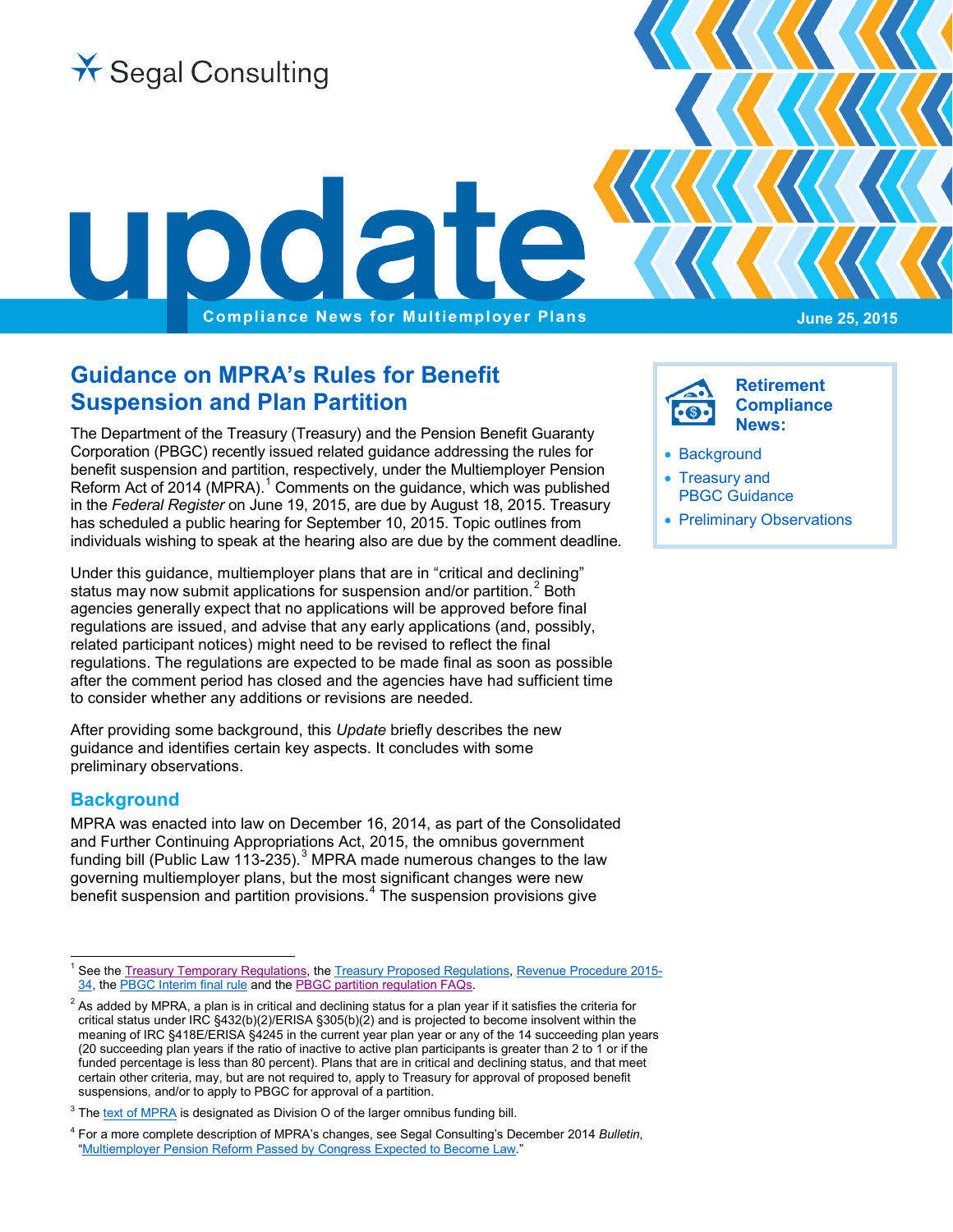trustees of certain critical and declining plans the ability to help their plans avoid insolvency by reducing some benefits (including benefits in pay status), subject to various safeguards and requirements. The partition provisions, as completely rewritten in MPRA, allow trustees of certain critical and declining plans to apply to the PBGC for financial assistance, in the form of partition, to fund a portion of the plan's obligations in order to remain solvent.

Treasury was under a legislative mandate to issue suspension guidance within 180 days of MPRA becoming law. PBGC had no such mandate, but adopted the same guidance schedule because of the link between suspension and partition for many plans.<sup>[5](#page-1-1)</sup> As an initial matter, both agencies published requests for information related to the guidance for which they were responsible. $6$  Many of those responding requested that detailed guidance on the application process be provided on an expedited basis so that plans eligible for suspension and/or partition could apply as soon as possible. The agencies obliged, as noted in the next section.

#### <span id="page-1-0"></span>**Treasury and PBGC Guidance**

The guidance includes the following, which are effective June 19, 2015, except as noted:

- *Temporary Treasury Regulations* The Temporary Regulations are intended to provide enough guidance to prepare and submit an application, and to allow Treasury to begin processing those applications, for those trustees who wish to apply for approval of a benefit suspension quickly.
- *Proposed Treasury Regulations (Not Yet Effective)* The Proposed Regulations contain additional information on benefit suspension, including guidance about the standards that will be applied in the review process, required actuarial demonstrations, and the statutory limitations on suspensions (*e.g*., the individual limitations based on age, disability and minimum benefits, and the aggregate limitations).
- *IRS Revenue Procedure 2015-34* The Revenue Procedure gives the specifics of the benefit-suspension application process along with a model notice to participants that plans may use (suspension notice).
- *PBGC Interim Final Rules* The Interim Final Rules are intended to provide enough guidance to prepare and submit the application, along with model notices to participants that plans may use (partition notices), for trustees who wish to apply for approval of a partition quickly. The PBGC regulations do not cover facilitated mergers, but the agency has said that it intends to issue additional guidance later this year.

A key feature of the Treasury guidance is that, generally, a suspension cannot be effective any earlier than nine months after the date of the application for plans applying for suspension only. This period is intended to give Treasury adequate time for review. Another key feature is the authorization of a Special Master to oversee the suspension application and review process and to make recommendations with regard to approval or denial. Kenneth Feinberg was appointed to that position on June 19, 2015.<sup>[7](#page-1-3)</sup>

A key feature of the PBGC guidance is that, for purposes of coordinating the suspension and partition process, PBGC will issue a preliminary approval of a partition on an expedited basis conditioned upon Treasury issuing a final authorization to suspend.

<span id="page-1-1"></span><sup>&</sup>lt;sup>5</sup> Suspension and partition are linked because certain plans are eligible for suspension only if they also can be partitioned, and plans are eligible for partition only if they have taken the maximum benefits suspension available.

<span id="page-1-2"></span> $6$  Both agencies issued Requests for Information on February 18, 2015, with response deadlines of April 6, 2015. This coordinated guidance package followed.

<span id="page-1-3"></span>See [Treasury's press release about the appointment of Feinberg.](http://www.treasury.gov/press-center/press-releases/Pages/jl0078.aspx) [Additional information](http://www.treasury.gov/mpra) is on Treasury's website.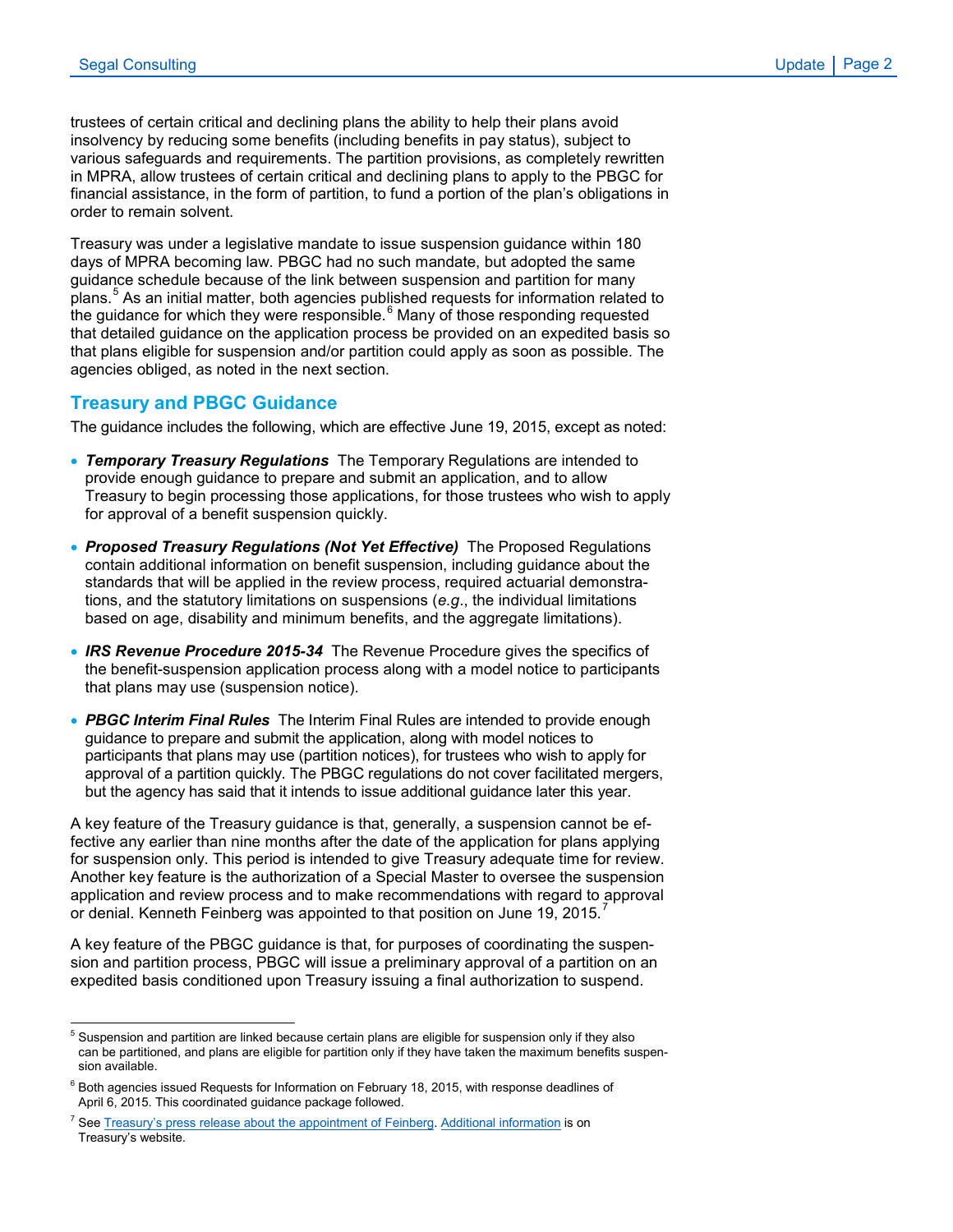It also encourages plans to contact PBGC on an informal basis to discuss potential partition applications. PBGC also noted that it expects to be able to approve about six plans each year for the next three years and that the total financial assistance it expects to provide to those plans will be less than \$60 million per year.<sup>8</sup>

### <span id="page-2-0"></span>**Preliminary Observations**

\_\_\_\_\_\_\_\_\_\_\_\_\_\_\_\_\_\_\_\_\_\_\_\_\_\_\_\_\_\_

This guidance package is lengthy and densely packed with specific details about the actuarial and other information that must be provided as part of a suspension or partition application. However, there are a number of preliminary takeaways:

- Trustees of plans that have already decided to apply for suspension, alone or in combination with a partition, should be conferring with fund counsel, their actuary and consultants to determine the timing of the application, either now (with the risk that revisions will be needed after the guidance is finalized) or after the final regulations have been issued.
- One of the criteria for suspension is a determination by the trustees that the plan is still projected to be insolvent unless benefits are suspended, even though the plan has taken all reasonable measures to avoid insolvency. In light of this requirement, early in the process, trustees of plans considering suspension also should consider whether the plan satisfies the "all reasonable measures" requirement or might need to take additional steps before or as part of a suspension application.
- The time between the submission of a "suspension-only" application and its approval generally will be at least nine months. Preparation of the application is not included in that period and should begin as soon as possible for plans that need approval as early as possible.
- Plans that might need a partition as well as suspension should consider contacting PBGC informally in the near future in order to determine on a preliminary basis whether partition will be a possibility.
- On a purely practical level, plans in the early stages of considering a future suspension and/or partition should spend time now looking at their participant data to determine if it is sufficient to support the numerous calculations and determinations that will be required. In addition, these plans should begin to locate any "missing participants" so that that as many as possible are located before any suspension or partition notices must be provided.

Segal consultants can work with fund counsel to help trustees understand MPRA and the new guidance and the issues and options that it might present. If you have any questions about the content of this *Update*, please contact your Segal consultant or the nearest Segal office. (There is a link to a list of Segal offices on the next page.)

*Update* is Segal Consulting's electronic newsletter summarizing compliance news. *Update* is for informational purposes only and should not be construed as legal advice. It is not intended to provide guidance on current laws or pending legislation. On all issues involving the interpretation or application of laws and regulations, trustees should rely on their fund counsel for legal advice.

 $8$  PBGC's ability to approve a partition is restricted by a requirement that all partition funds come from the PBGC's multiemployer fund and that a partition will not impair PBGC's ability to meet its existing financial assistance obligations to other plans that are insolvent or that are projected to become insolvent within 10 years.